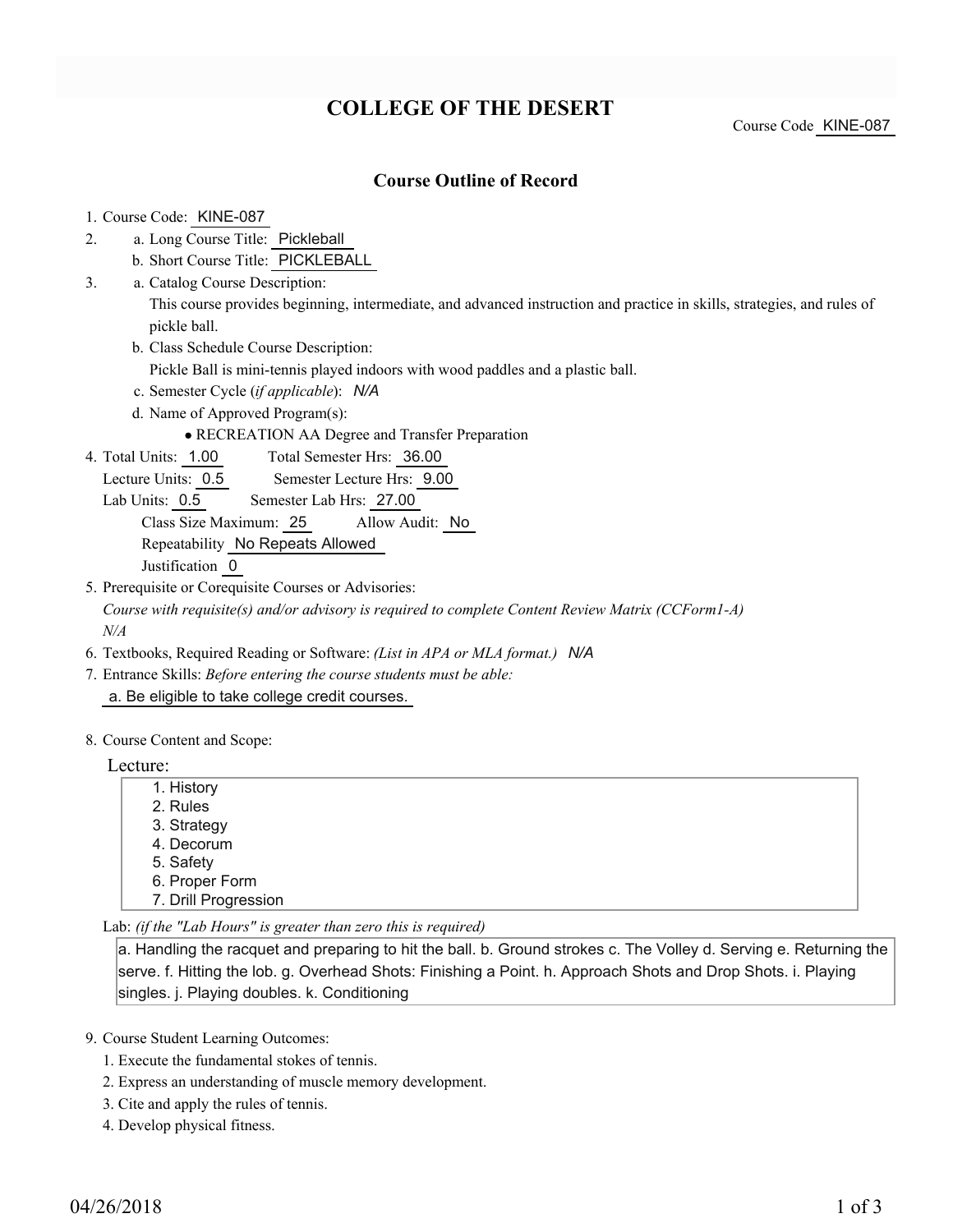## KINE 087-Pickleball

- 10. Course Objectives: Upon completion of this course, students will be able to:
	- a. Recognize and demonstrate correct mechanical techniques of basic tennis skills.
	- b. Understand and properly apply the rules and strategies of the sport.
	- c. Demonstrate an appreciation of the sport.
	- d. Demonstrate an understanding of safety and injury prevention.
	- e. Demonstrate character and sportsmanship.
	- f. Demonstrate an improved physical fitness level.
- Methods of Instruction: *(Integration: Elements should validate parallel course outline elements)* 11.
	- a. Activity
	- b. Demonstration, Repetition/Practice
	- c. Discussion
	- d. Individualized Study
	- e. Lecture
	- f. Observation
	- g. Role Playing
	- h. Self-exploration

### Other Methods:

Guest speakers Student reports Audio/visual presentations

12. Assignments: (List samples of specific activities/assignments students are expected to complete both in and outside of class.) In Class Hours: 36.00

Outside Class Hours: 18.00

a. In-class Assignments

a. fitness testing b. skill testing c. goal sheets

b. Out-of-class Assignments

a. Skill practice b. Video viewing and analysis c. Attend local matches

13. Methods of Evaluating Student Progress: The student will demonstrate proficiency by:

- Written homework
- Reading reports
- Presentations/student demonstration observations
- Group activity participation/observation
- Self/peer assessment and portfolio evaluation
- Student participation/contribution
- Student preparation

## 14. Methods of Evaluating: Additional Assessment Information:

a. Skill Demonstration b. Multiple Choice Exams c. Attendance and Participation

15. Need/Purpose/Rationale -- *All courses must meet one or more CCC missions.*

## 16. Comparable Transfer Course

| <b>University System</b> | Campus         | <b>Course Number</b> | Course Title | <b>Catalog Year</b> |
|--------------------------|----------------|----------------------|--------------|---------------------|
| <b>CSU</b>               | CSU Northridge |                      |              |                     |